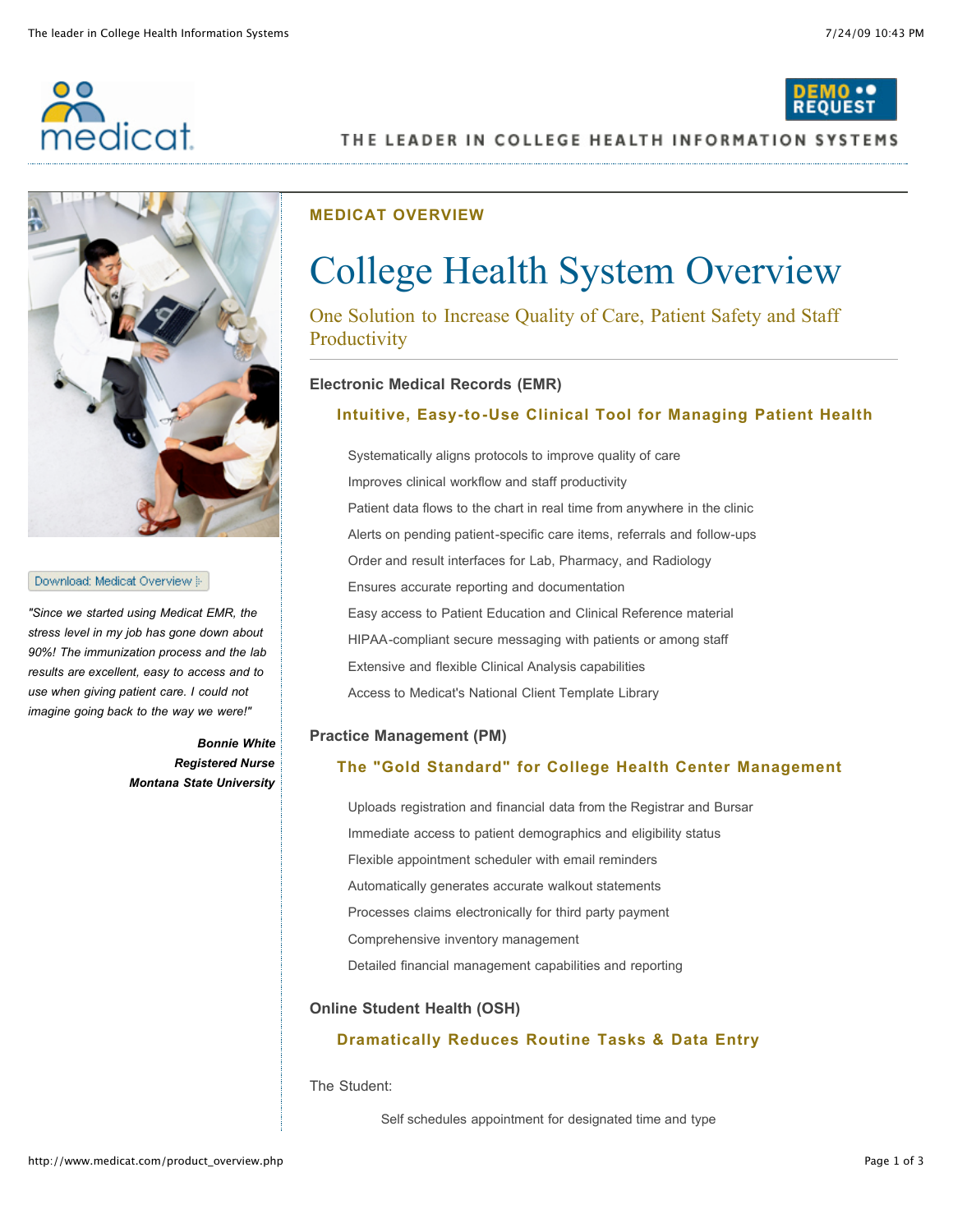Updates demographic and insurance data

Completes medical history and intake forms by type of visit

Enters immunization history for easy verification by staff

Requests prescription refills

Reviews billing statements

Information flows immediately and seamlessly to the patient chart

Securely notifies the patient of required tests, exams or follow-ups

Enables confidential communication between the patient and provider

#### **Self Check-In (SCI)**

## **Fast, Efficient & Confidential Check -In**

The Student:

Verifies identity, demographics and insurance coverage Completes medical history or intake forms (if not finished Online) Digitally signs privacy, consent or other forms May schedule a walk-in appointment Relieves staff of routine check-in, appointment and triage tasks Preserves student confidentiality Triage is automatically notified when check-in completed

#### **Immunization Compliance Manager (ICM)**

## **Fully Automated, Immunization Compliance Management**

Automates the most complex requirements Fully integrated with patient history and chart Sends compliance information to Registrar Provides compliance alerts by individual or group Easily customized to campus or state regulations by subgroup Automatically generates and then documents patient follow-up Quickly produces compliance lists in a health emergency

#### **Clinical Protocol Manager (CPM)**

#### **Improving Quality of Care and Patient Safety**

Manages complex clinical protocols and patient follow-up Eliminates log books, ticklers, card files and manual letters Embeds clinical protocols in the workflow, automating flow sheets Protocol-Builder empowers clients to easily create custom protocols Automatically prints reminder letters or sends secure messages Automated follow-up alerts to providers in real time Dramatic savings in staff time while improving Quality Assurance